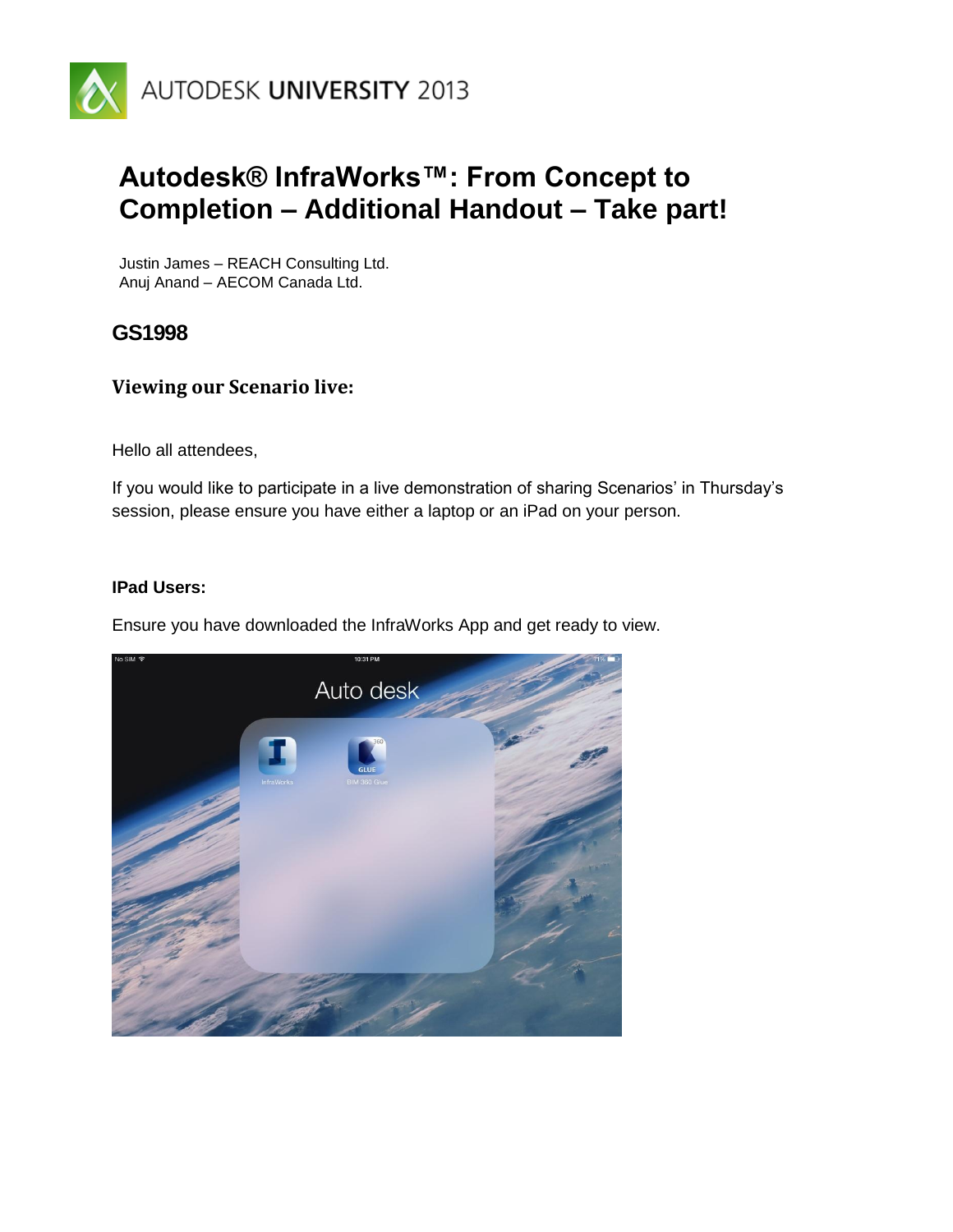## **Autodesk® InfraWorks™: From Concept to Completion**

Please ensure the app is closed, prior to clicking the following link:

To open the scenario on your iPad, in the Autodesk InfraWorks 360 app, click [https://infraworks360.autodesk.com/viewer/iPadLauncher.html?account=d7464f9cbbfc11e1b2](https://infraworks360.autodesk.com/viewer/iPadLauncher.html?account=d7464f9cbbfc11e1b2f5123139052002&group=777&scenario=AU%202013%20-%20River%20Bridge) [f5123139052002&group=777&scenario=AU%202013%20-%20River%20Bridge.](https://infraworks360.autodesk.com/viewer/iPadLauncher.html?account=d7464f9cbbfc11e1b2f5123139052002&group=777&scenario=AU%202013%20-%20River%20Bridge)

You will prompt to open the link in the app:

| iPad ?                                                                                                                                                                                                                                                                                                                                                                                                                                                                                                                                                                                                                                                                                                                                                                                                                                                                                                                                                                                                                                                                                                                                                                                                                                                          |                                                                                                        | 4:04 PM                      |                          |                                             |
|-----------------------------------------------------------------------------------------------------------------------------------------------------------------------------------------------------------------------------------------------------------------------------------------------------------------------------------------------------------------------------------------------------------------------------------------------------------------------------------------------------------------------------------------------------------------------------------------------------------------------------------------------------------------------------------------------------------------------------------------------------------------------------------------------------------------------------------------------------------------------------------------------------------------------------------------------------------------------------------------------------------------------------------------------------------------------------------------------------------------------------------------------------------------------------------------------------------------------------------------------------------------|--------------------------------------------------------------------------------------------------------|------------------------------|--------------------------|---------------------------------------------|
| r۴                                                                                                                                                                                                                                                                                                                                                                                                                                                                                                                                                                                                                                                                                                                                                                                                                                                                                                                                                                                                                                                                                                                                                                                                                                                              |                                                                                                        | a infraworks360.autodesk.com |                          | C                                           |
| Outlook Web App                                                                                                                                                                                                                                                                                                                                                                                                                                                                                                                                                                                                                                                                                                                                                                                                                                                                                                                                                                                                                                                                                                                                                                                                                                                 | Las Vegas, Nevada - 7 Day W                                                                            | Autodesk University 2013     | Autodesk University 2013 | $\otimes$ Autodesk $\otimes$ InfraWorks 360 |
| <u>iv ivis en ini navivumbe evv</u>                                                                                                                                                                                                                                                                                                                                                                                                                                                                                                                                                                                                                                                                                                                                                                                                                                                                                                                                                                                                                                                                                                                                                                                                                             |                                                                                                        |                              |                          |                                             |
| If you already installed Autodesk InfraWorks 360, click this link to start the app and open the scenario: aim360mobile:/open?<br>url=https://infraworks360.autodesk.com/api/account/d7464f9cbbfc11e1b2f5123139052002/group/777/scenario/AU%202013%20-%20River%20Bridge/AU%202013%20-<br>%20River%20Bridge.imsz<br>To download the Autodesk InfraWorks 360 to your iPad<br>1.<br>In the Apple™ App Store, find the Autodesk InfraWorks 360 app.<br>To go directly to the app, point your browser to http://itunes.apple.com/us/app/autodesk-360-infrastructure/id557267648?ls=1&mt=8.<br>2.<br>Download and install the app.<br>To retrieve additional scenarios<br>1.<br>Start the Autodesk InfraWorks 360 app.<br>Tap <b>Fig. (View Scenarios)</b> at the top left of the title bar.<br>2.<br>If you are not already logged in, tap (Login) and provide your Autodesk account credentials.<br>3.<br>Tap the InfraWorks 360 tab to see published scenarios you have not yet downloaded.<br>4.<br>Tap the scenario to download.<br>5.<br>A progress bar displays while the scenario is downloaded. When it finishes, the scenario is moved into the Device list.<br>6.<br>Tap the Device tab to see the downloaded scenarios.<br>7.<br>Tap the scenario to open. |                                                                                                        |                              |                          |                                             |
|                                                                                                                                                                                                                                                                                                                                                                                                                                                                                                                                                                                                                                                                                                                                                                                                                                                                                                                                                                                                                                                                                                                                                                                                                                                                 | © Copyright 2013 Autodesk, Inc. All rights reserved. Privacy Policy Terms and Conditions English About |                              |                          | AUTODESK.                                   |

Then your will be prompt to sign in to your Autodesk account.

Your scenario will then load – please allow a few minutes for it to completely load, you can then navigate around our scenario of the River Bridge crossing in Edmonton for the LRT line.